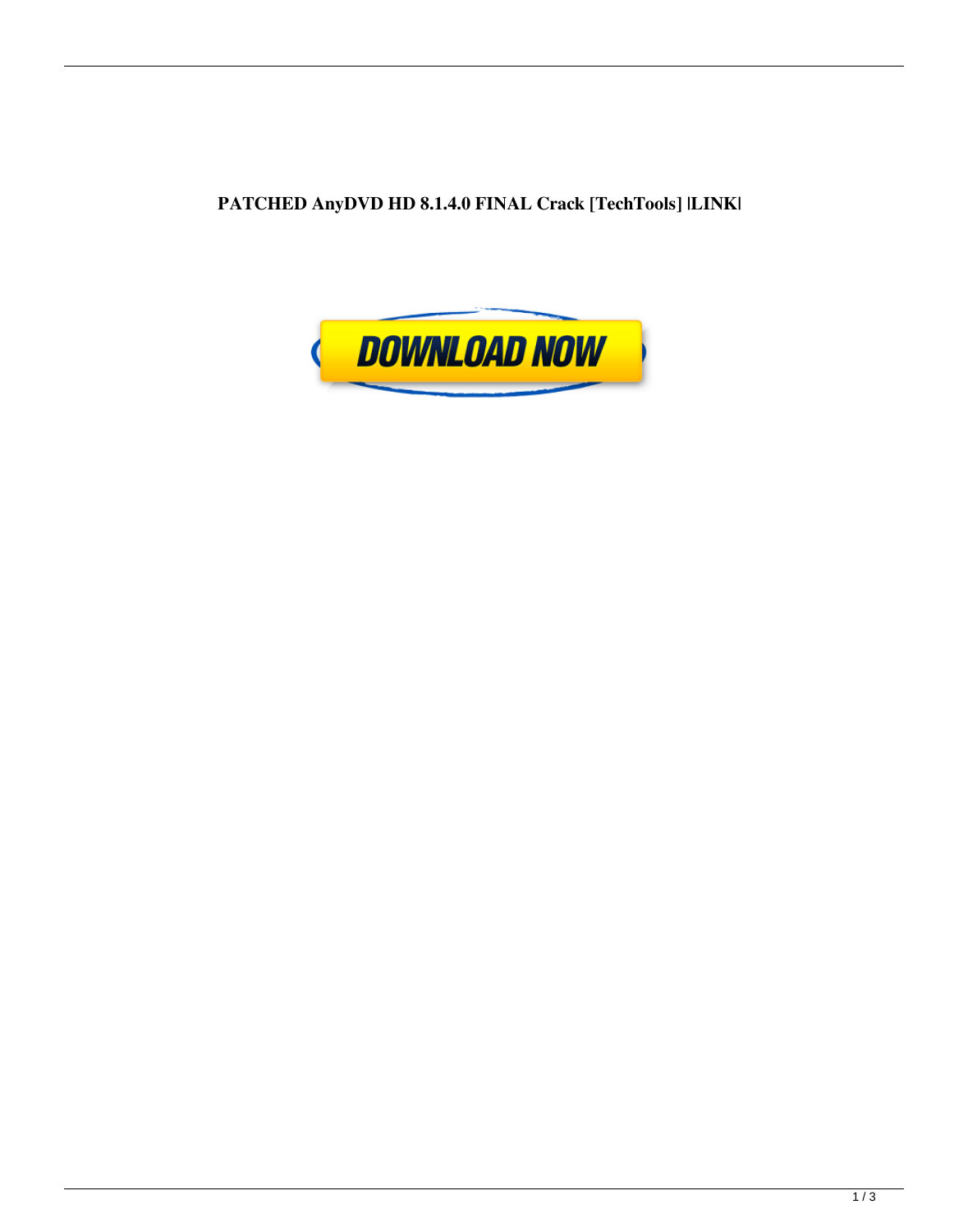Download: - Current donation: Apr 27, 2019 - AnyDVD HD 8.1.4.0 FINAL Professional[TESTED] Cracked. Box: AnyDVD HD Crack + Keygen Free Download [072019] Keygen 2020 Final Crack Latest Without Region Free [AnyDVD Hd Crack Full] For [8600376]. Apr 6, 2020 - So you took note of how AnyDVD HD 8.1.4.0 Professional. for you to use on your PC. To use the library, first we need to create an instance of the library. When we do this, notice that if the object is created as a `foo.bar.baz` instance then the object is returned when `print` is called. However, if it is not an instance, the object is returned when `send(["print",...])` is called. A more detailed explanation of this are provided in the documentation for `Ring`. It is not possible to create multiple instances of the same library.'Queen Victoria' wedding dress stolen in Transvaal Published duration 20 February 2013 image caption The wedding dress was stolen from a customer's car in Johannesburg in 2006 The wedding dress of a woman known as the "woman in white" who was the first South African to marry a British prince has been stolen from her car in Johannesburg. The Queen Victoria dress is thought to have been stolen on 23 February 2006 while the customer was shopping at a Johannesburg car park. Johannesburg City Council (JCC) said it is "deeply concerned" about the crime. Police are appealing for information that can help them trace the owner. The owner, who is still unable to get married because the dress has never been found, is known only as "A". JCC spokesman Jacques Vermaseren said: "A is so traumatised by her loss, she is unable to attend weddings for fear that she will be recognised. "We are deeply concerned that she may one day die without the comfort of her precious wedding dress," he said. The dress was stolen from A's car in the Johannesburg suburb of Sandton, after she parked it in the multi-storey car park, the JCC said. The wedding dress was designed by the bride herself. About 100 guests will turn up to the wedding